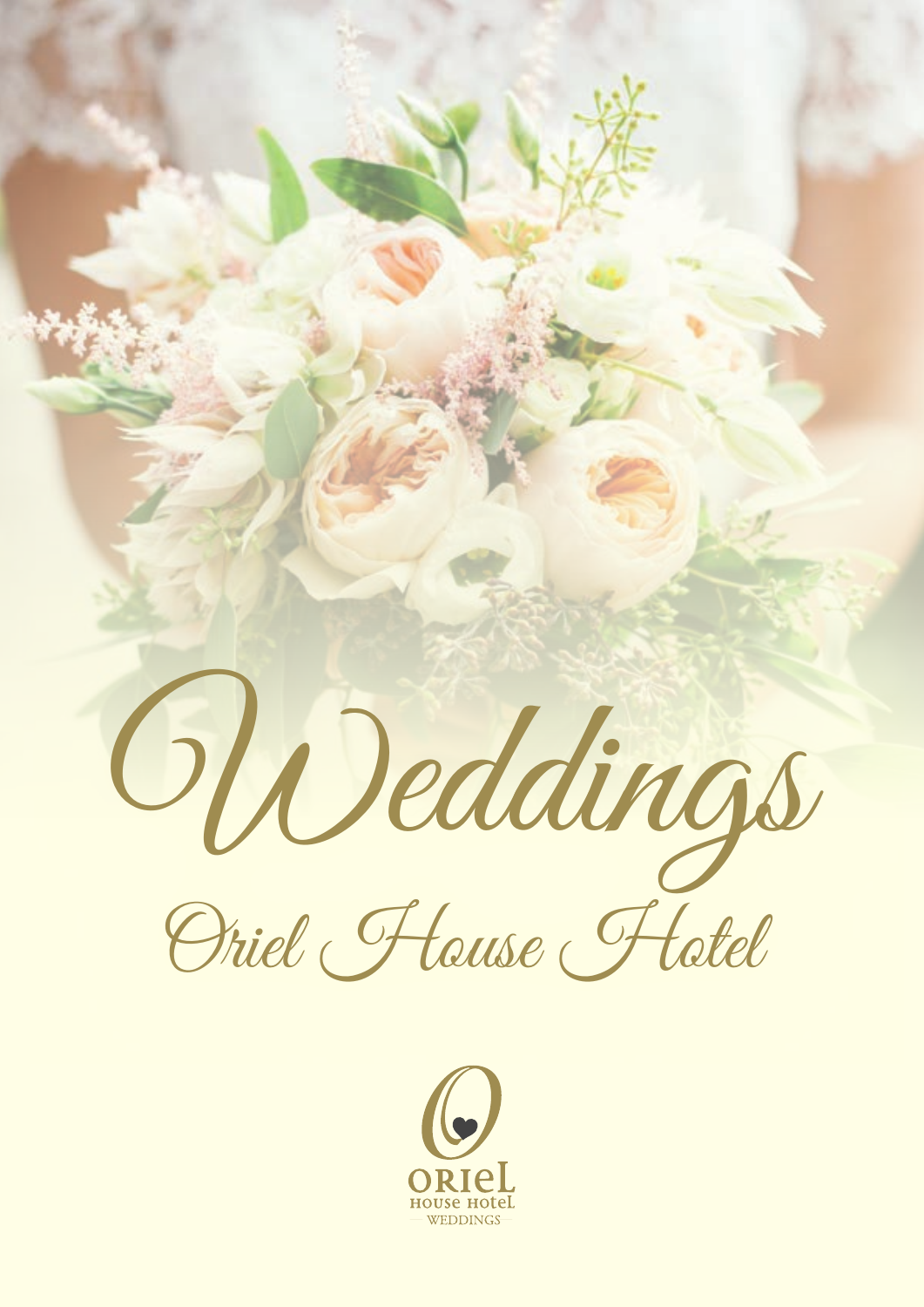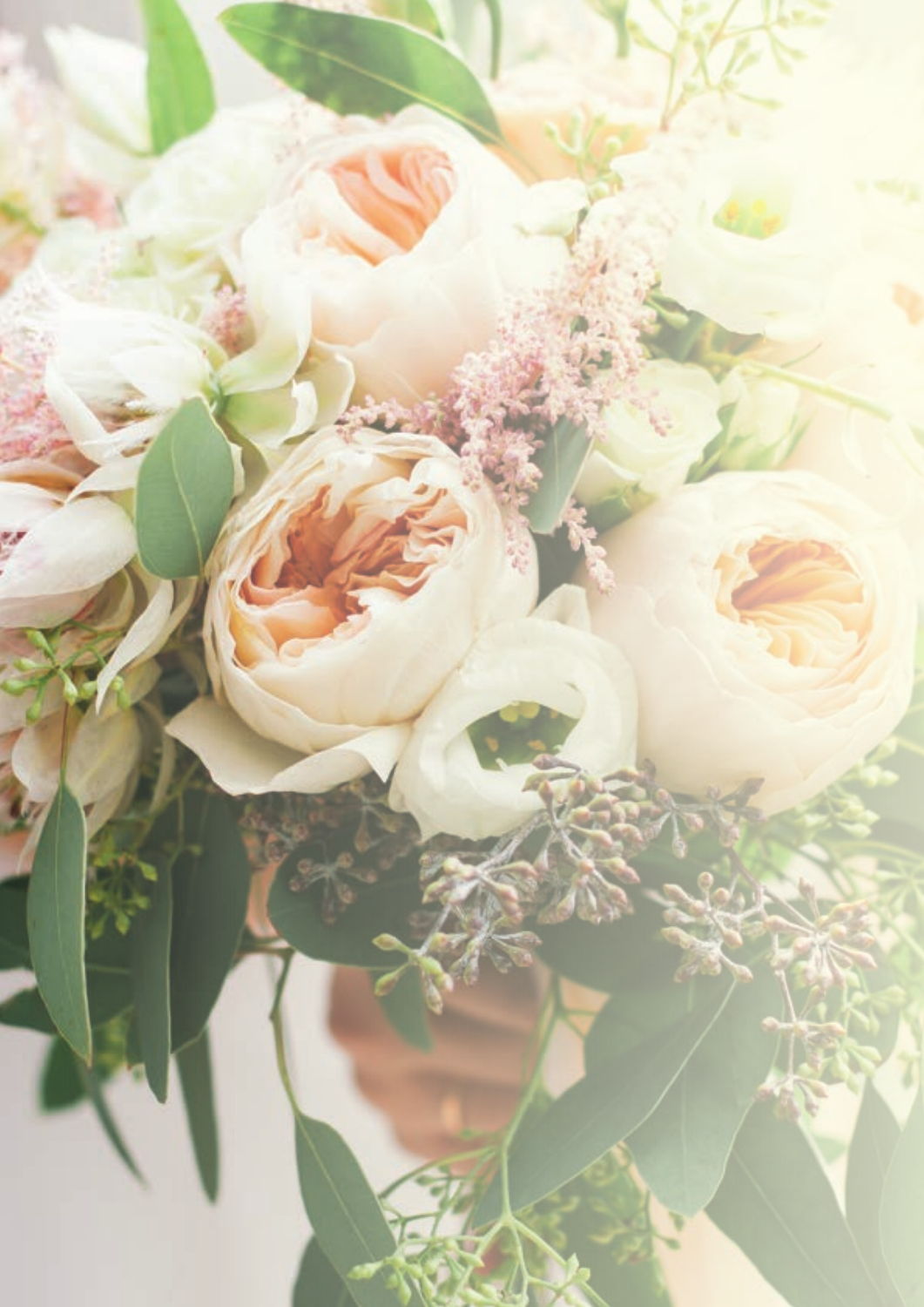

*On behalf of the staff and management, congratulations to you both on your engagement. We are delighted that you are considering the Oriel House Hotel, Cork to host your special day.* 

*The Oriel House Hotel, part of the Talbot Collection, offers exclusivity in hosting one wedding per day to ensure that all your requirements are met and delivered in the most professional and discerning manner.* 

*We pride ourselves on our ability to establish a warm and personal relationship with you to ensure perfection on your wedding day. The 18th century house, featuring our new look luxurious bridal suite, has been lovingly restored. It provides the perfect marriage between a by gone era and the present day. No matter how traditional or contemporary your wedding day, the Oriel House Hotel, provides it all.*

*We are delighted to showcase our new inclusive wedding packages. Our packages are based on a minimum of 120 guests. We would also be delighted to tailor make a bespoke package to suit your budget and your requirements should your numbers be less than 120 people.* 

*We would like to wish you all the best in the planning of your wedding day and we hope to be part of your memories that will last a lifetime.*

# THE ORIEL HOUSE HOTEL TEAM

Love Weddings, Love Oriel House Hotel…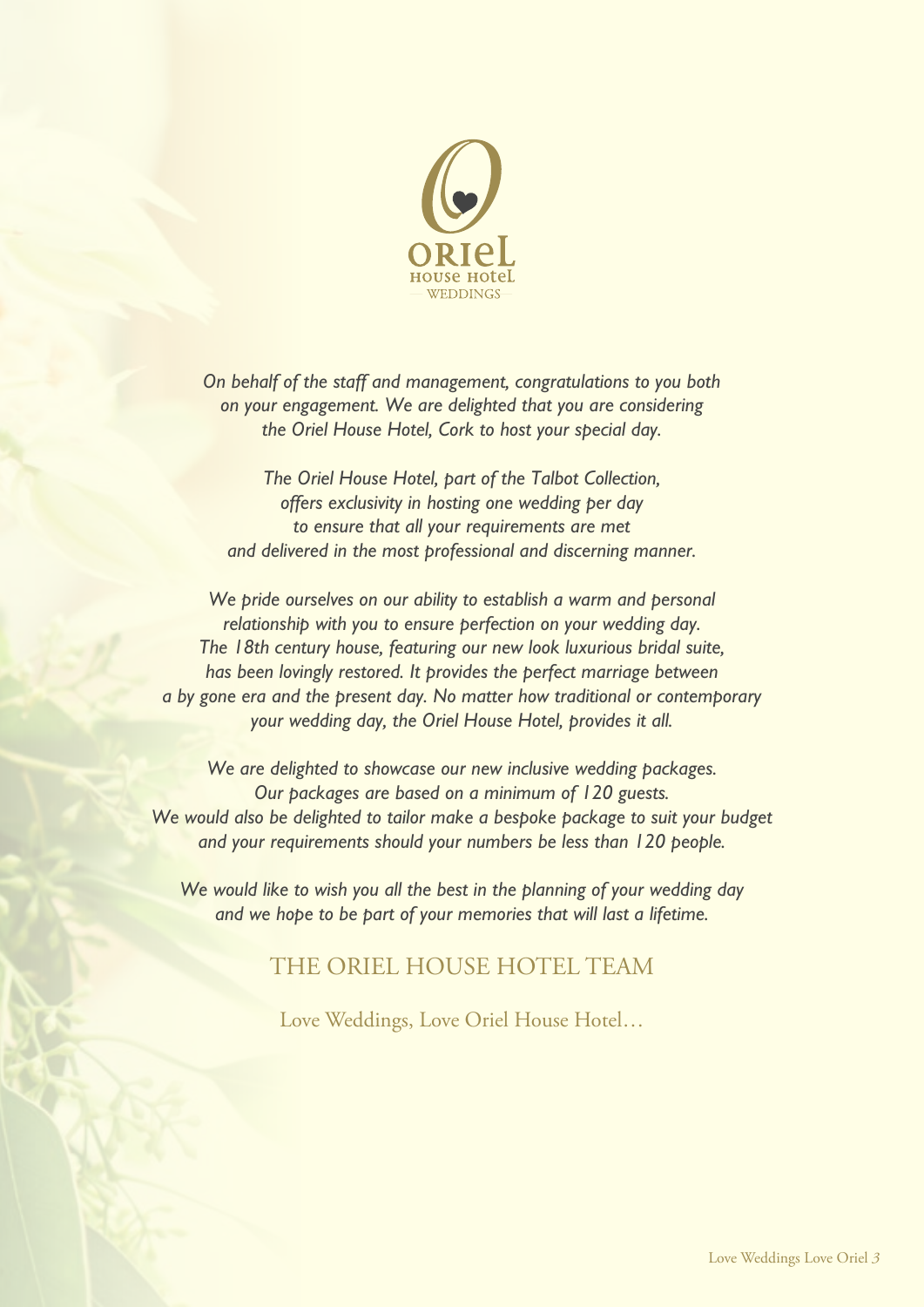Emerald

Red Carpet on arrival with Champagne and Strawberries for the Couple Complimentary Glass of Prosecco for all Guests Sparkling & Still Mineral Water Tea, Coffee and Homemade Cookies Popcorn Entertainment During Your Drinks Reception Professionally Printed Table Plan

*Choose 2 canapes from the below items* Smoked Salmon Blini, Crème Fraiche, Dill Selection of Mini Quiches Mini Bagels, Smoked Salmon & Parma Ham Goats Cheese, Fig Chutney on Brown Soda Chicken Liver Patê, Charcoal Cone Smoked Chicken & Black Olive Mini Bouchée

> Mini Cupcake Selection Mini Eclairs Mini Scone, Cream & Preserve Selection of Luxury Macaroons

# SUMPTUOUS FIVE COURSE DINNER MENU

**Choose One Starter, Choose One Soup, Choice of Two Main Courses, Dessert Plate, Tea & Coffee**

#### *Choose one starter*

Chicken & Mushroom Vol Au Vent, White Wine Cream, Pesto Warm Black Pudding Salad, Mixed Leaves, Lardon, Pear, Cherry Tomatoes, House Dressing Warm Sundried Tomato & Goat's Cheese Tartlet, Balsamic Reduction, Mixed Leaves Goat's Cheese Salad, Pear, Tomato, Crouton, Mixed Leaves, Balsamic Dressing Caesar Salad, Parmesan, Bacon, Crouton, Baby Gem Lettuce, Chicken, Caesar Dressing Cajun Spiced Chicken Salad, Mixed Leaves, Tomato, Pickled Cucumber, Crouton, House Dressing

#### *Choose one soup*

Cream Of Vegetable, Leek & Potato, Celeriac, Carrot & Coriander All Served with Fresh Micro Herbs & Croutons *All Served with Artisan Bread Rolls & Homemade Brown Bread*

#### *Choice of two from below*

Roasted Turkey & Ham, Herb Stuffing, Roast Potato, Roast Jus Roasted Chicken Breast, Mashed Potato, Confit Tomato, Vegetable Parcel, Roast Jus Grilled Pork Loin, Mashed Potato, Confit Tomato, Vegetable Parcel, Grain Mustard Cream Sauce Baked Fillet Of Cod, Saffron Mashed Potato, Tomato Mussel Chive Cream Sauce Baked Fillet Of Cod, Mashed Potato, Confit Tomato, Vegetable Parcel, White Wine Cream Sauce *(Served with garlic & herb roasted baby potatoes & roasted root vegetables)*

#### *Dessert Plate - choose three items*

Mini Pavlova, Bailey's Cheesecake, Mini Apple Crumble Mini Brownie, Cream filled Profiterole, Mini Banoffee Tart

**€72** for 2022 & 2023 & **€79** for 2024 **THE EMERALD WEDDING PACKAGE IS BASED ON A MINIMUM OF 120 ADULTS**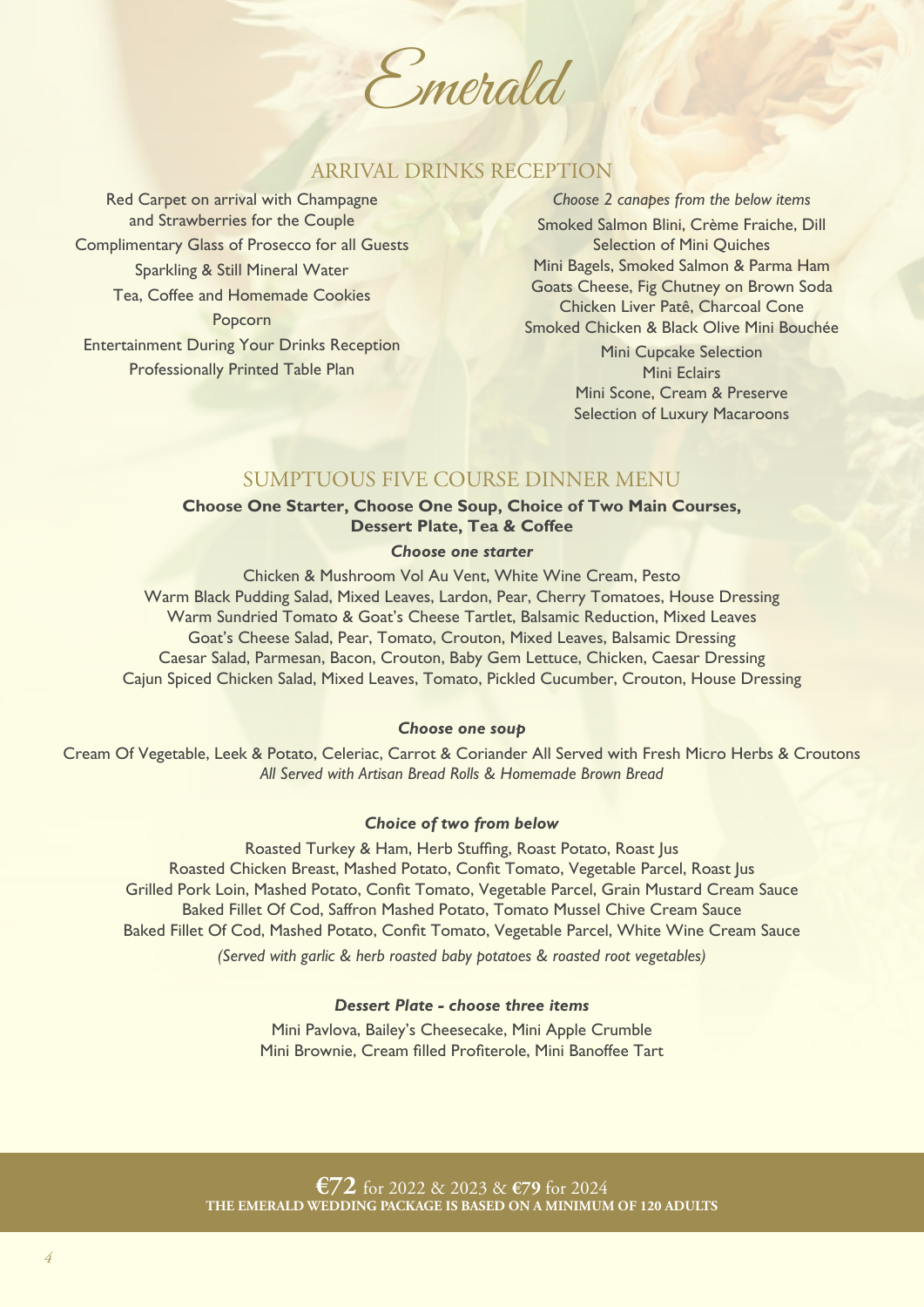Emerald

**WINE** One Glass of Our Specially Selected House Wines for each guest

# EVENING BUFFET

*Choose two items*  Warm Bacon Ciabatta Rolls Gourmet Sausage Rolls Mini Fish & Chips Vegetarian Samosas Spicy Chicken Wings Mini Vegetable Spring Rolls BBQ Chicken Kebab

# BAR EXTENSION

Included

# ROOM DECOR

Room Décor - Elegant & Stylish Italian Style Chiavari Banquet Chairs Fairy Light Backdrop Mirror Discs and Table Centrepieces for All Tables Personalised Menus Personalised Table Plan Complimentary Use of Cake Knife and Cake Stand

# ACCOMMODATION

Complimentary Overnight Accommodation for the Couple in the Honeymoon Suite On the Night of the Wedding with Champagne Breakfast Served to the Suite Two Complimentary Junior Suites on the Night of the Wedding 15 Additional Bedrooms at a Reduced Rate for the Night of the Wedding

**€72** for 2022 & 2023 & **€79** for 2024 **THE EMERALD WEDDING PACKAGE IS BASED ON A MINIMUM OF 120 ADULTS**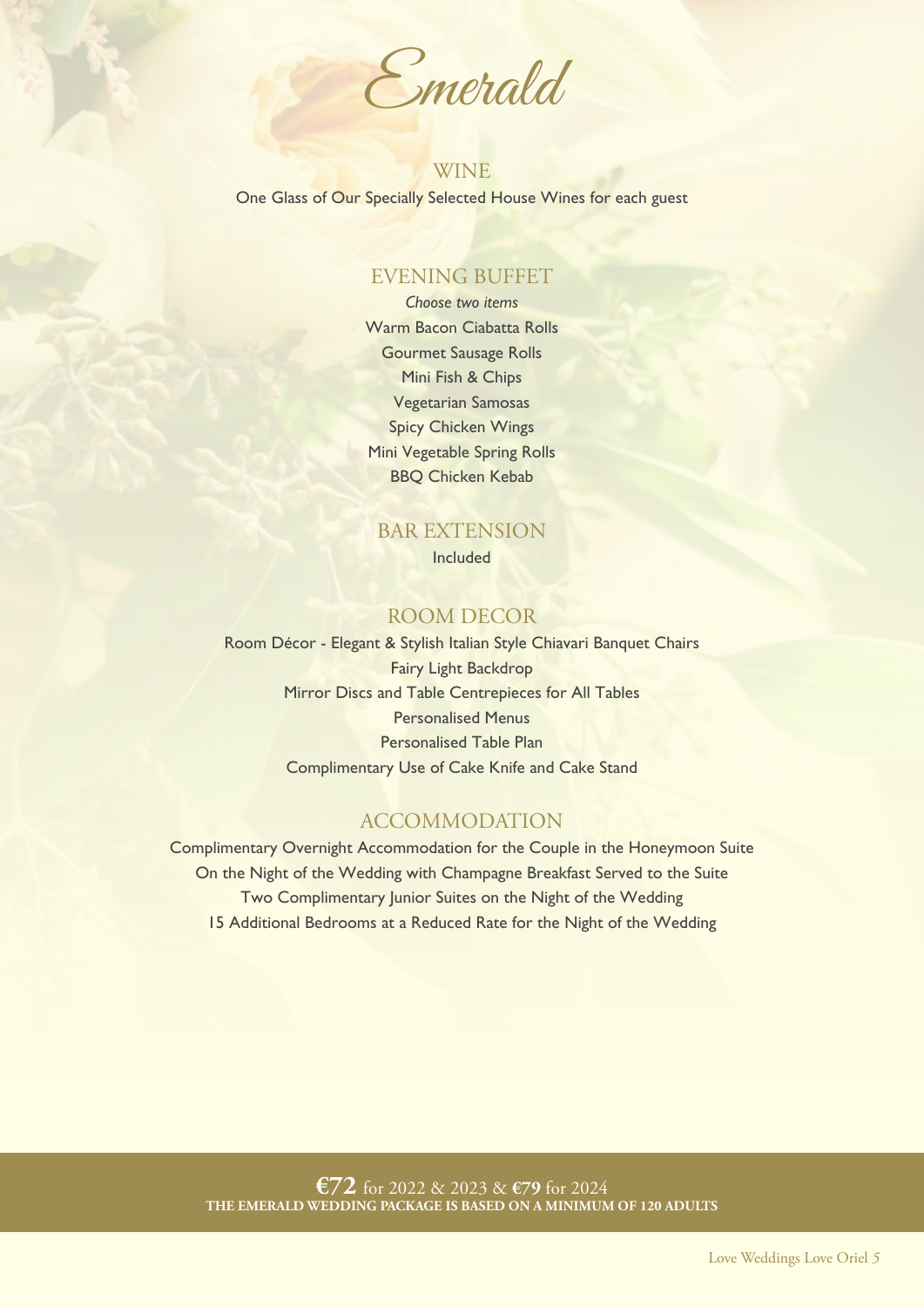Sapphire

Red Carpet on arrival with Champagne and Strawberries for the Couple Complimentary Glass of Prosecco for all Guests Sparkling & Still Mineral Water Tea, Coffee and Homemade Cookies Popcorn Candy Cart Entertainment During Your Drinks Reception

Professionally Printed Table Plan

*Choose 2 canapes from the below items* Smoked Salmon Blini, Crème Fraiche, Dill Selection of Mini Quiches Mini Bagels, Smoked Salmon & Parma Ham Goats Cheese, Fig Chutney on Brown Soda Chicken Liver Patê, Charcoal Cone Smoked Chicken & Black Olive Mini Bouchée

> Mini Cupcake Selection Mini Eclairs Mini Scone, Cream & Preserve Selection of Luxury Macaroons

# SUMPTUOUS FIVE COURSE DINNER MENU

**Choose Two Starters, Choose One Soup, Choice of Two Main Courses, Choose One Dessert, Tea & Coffee**

#### *Choice of two starters, one hot, one cold or two cold*

Chicken & Mushroom Vol Au Vent, White Wine Cream, Pesto Warm Black Pudding Salad, Mixed Leaves, Lardon, Pear, Cherry Tomatoes, House Dressing Warm Sundried Tomato & Goat's Cheese Tartlet, Balsamic Reduction, Mixed Leaves Goat's Cheese Salad, Pear, Tomato, Crouton, Mixed Leaves, Balsamic Dressing Caesar Salad, Parmesan, Bacon, Crouton, Baby Gem Lettuce, Chicken, Caesar Dressing Cajun Spiced Chicken Salad, Mixed Leaves, Tomato, Pickled Cucumber, Crouton, House Dressing

#### *Choose one soup*

Cream Of Vegetable, Leek & Potato, Celeriac, Carrot & Coriander All Served with Fresh Micro Herbs & Croutons *All Served with Artisan Bread Rolls & Homemade Brown Bread*

#### *Choice of two from below*

Roasted Turkey & Ham, Herb Stuffing, Roast Potato, Roast Gravy Roasted Chicken Breast, Mashed Potato, Confit Tomato, Vegetable Parcel, Roast Jus Baked Fillet Of Cod, Saffron Mashed Potato, Tomato Mussel Chive Cream Sauce Grilled Pork Loin, Mashed Potato, Confit Tomato, Vegetable Parcel, Grain Mustard Cream Sauce Baked Fillet Of Cod, Mashed Potato, Confit Tomato, Vegetable Parcel, White Wine Cream Sauce Roasted Sirloin, Mashed Potato, Confit Tomato, Vegetable Parcel, Roast Jus

*(Served with garlic & herb roasted baby potatoes & roasted root vegetables)*

**€79** for 2022 & 2023 & **€87** for 2024 **THE SAPPHIRE PACKAGE IS BASED ON A MINIMUM OF 120 ADULTS.**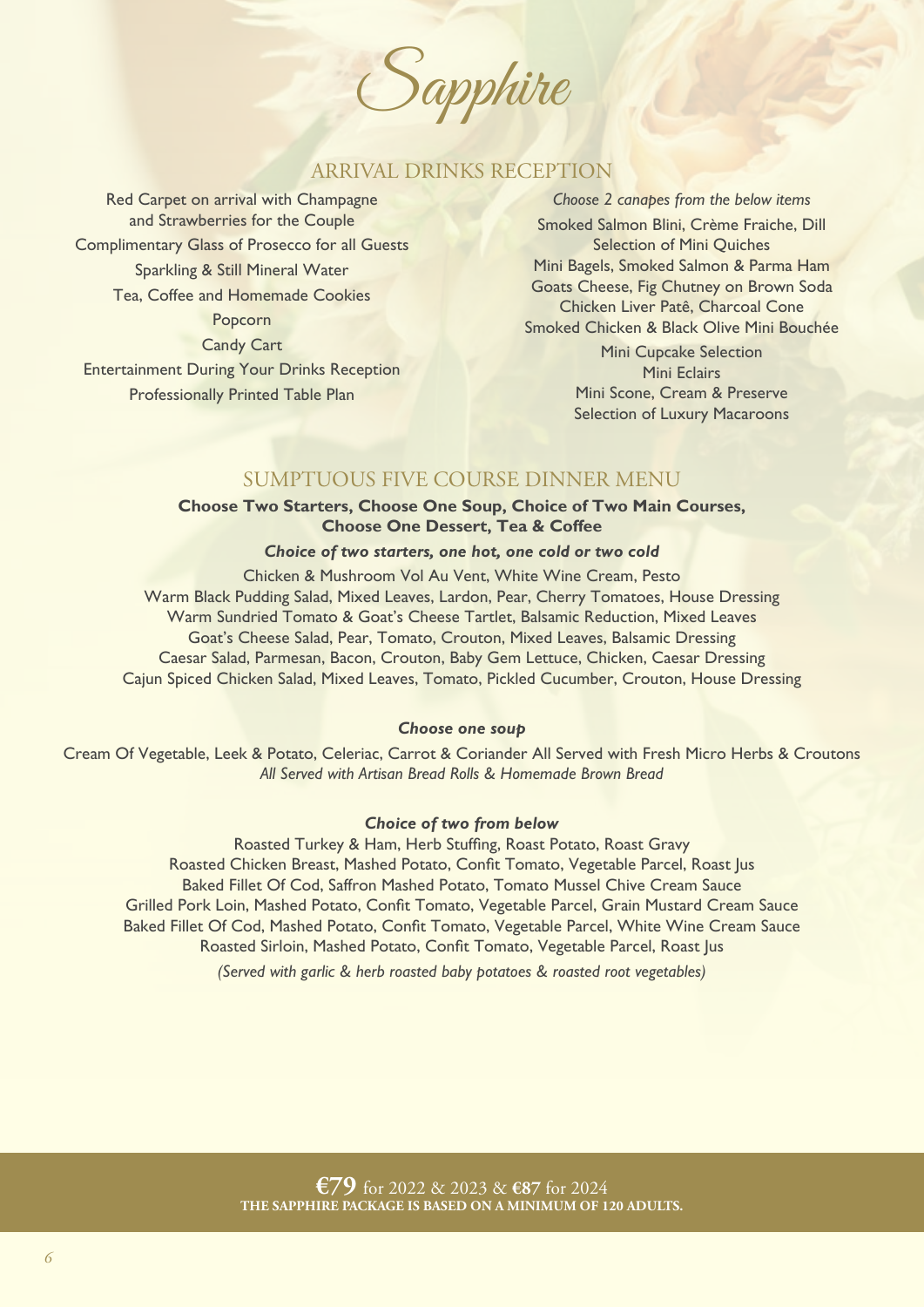Sapphire

*Choose one dessert or dessert selection* Warm Apple & Berry Crumble, Crème Anglaise Chocolate Brownie, Rich Belgian Chocolate Sauce, Vanilla Ice-Cream Bailey's Cheesecake Cream Filled Profiteroles, Rich Belgian Chocolate Sauce *Dessert Selection, choose 3 items* Mini Pavlova, Whipped Cream, Fruit Compote Bailey's Cheesecake Mini Apple Crumble Mini Brownie Cream Filled Profiterole Mini Banoffi Tart

#### WINE

Glass and Top Up of Our Specially Selected House Wine for each guest

# EVENING BUFFET

*Choose two items*  Warm Bacon Ciabatta Rolls Gourmet Sausage Rolls Mini Fish & Chips Vegetarian Samosas Spicy Chicken Wings Mini Vegetable Spring Rolls BBQ Chicken Kebab

# BAR EXTENSION

Included

# ROOM DECOR

Room Décor - Elegant & Stylish Italian Style Chiavari Banquet Chairs Fairy Light Backdrop Mirror Discs and Table Centrepieces for All Tables Personalised Menus Personalised Table Plan Complimentary Use of Cake Knife and Cake Stand

# ACCOMMODATION

Complimentary Overnight Accommodation for the Couple in the Honeymoon Suite On the Night of the Wedding with Champagne Breakfast Served to the Suite Two Complimentary Junior Suites on the Night of the Wedding 15 Additional Bedrooms at a Reduced Rate for the Night of the Wedding

**€79** for 2022 & 2023 & **€87** for 2024 **THE SAPPHIRE PACKAGE IS BASED ON A MINIMUM OF 120 ADULTS.**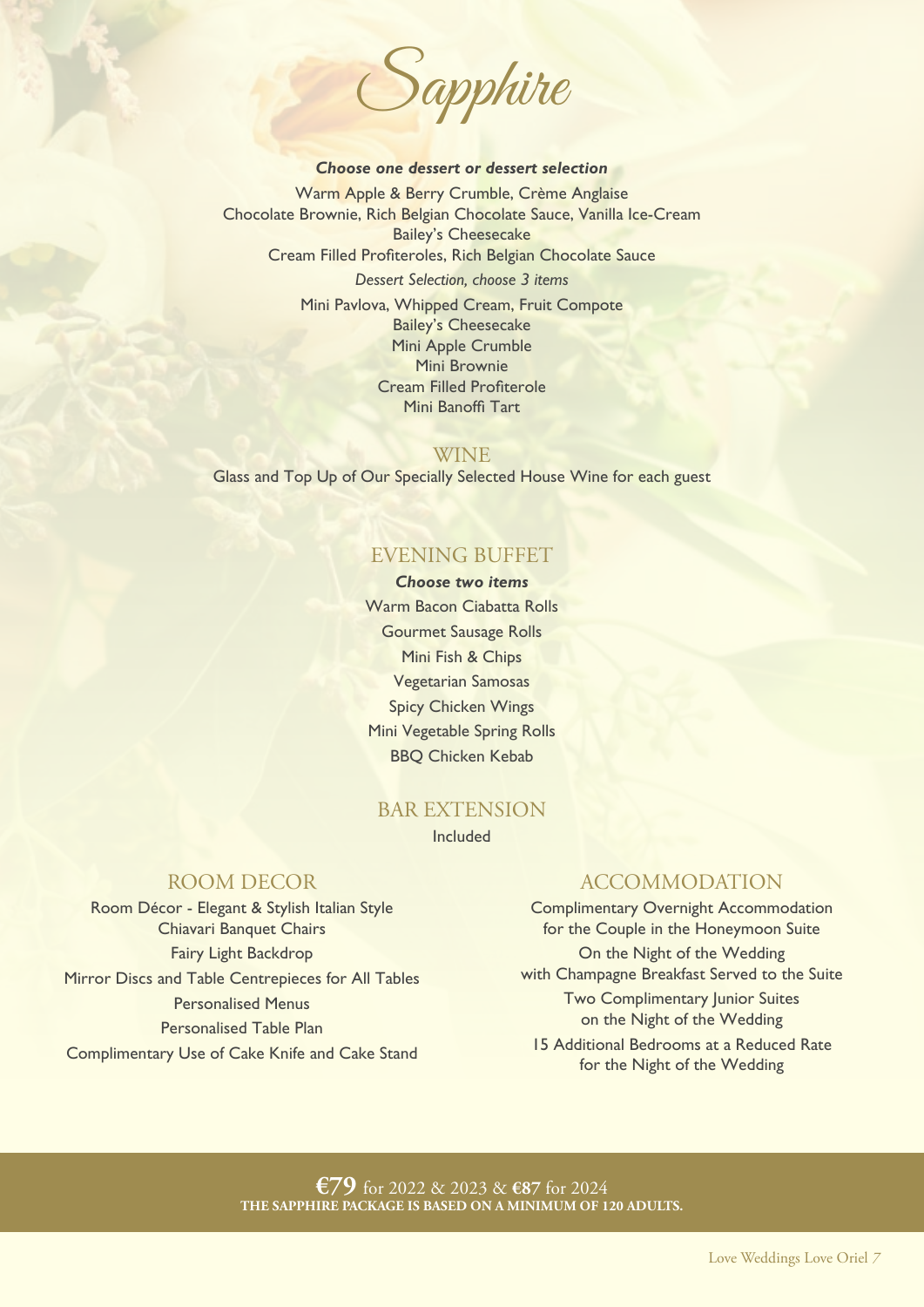Ruby

Red Carpet on arrival with Champagne and Strawberries for the Couple Complimentary Glass of Prosecco for all Guests Sparkling & Still Mineral Water Tea, Coffee and Homemade Cookies Popcorn Candy Cart Entertainment During Your Drinks Reception

Professionally Printed Table Plan

*Choose 2 canapes from the below items* Smoked Salmon Blini, Crème Fraiche, Dill Selection of Mini Quiches Mini Bagels, Smoked Salmon & Parma Ham Goats Cheese, Fig Chutney on Brown Soda Chicken Liver Patê, Charcoal Cone Smoked Chicken & Black Olive Mini Bouchée

> Mini Cupcake Selection Mini Eclairs Mini Scone, Cream & Preserve Selection of Luxury Macaroons

# SUMPTUOUS FIVE COURSE DINNER MENU

**Choose Two Starters, Choose One Soup, Choice of Two Main Courses, Choose One Dessert, Tea & Coffee**

#### *Choice of two starters, one hot, one cold or two cold*

Chicken & Mushroom Vol Au Vent, White Wine Cream, Pesto Warm Black Pudding Salad, Mixed Leaves, Lardon, Pear, Cherry Tomatoes, House Dressing Warm Sundried Tomato & Goat's Cheese Tartlet, Balsamic Reduction, Mixed Leaves Traditional Smoked Salmon Plate, Red Onion, Caper, Lemon, Mixed Leaves Goat's Cheese Salad, Pear, Tomato, Crouton, Mixed Leaves, Balsamic Dressing Caesar Salad, Parmesan, Bacon, Crouton, Baby Gem Lettuce, Chicken, Caesar Dressing Cajun Spiced Chicken Salad, Mixed Leaves, Tomato, Pickled Cucumber, Crouton, House Dressing

#### *Choose one soup*

Cream Of Vegetable, Leek & Potato, Celeriac, Carrot & Coriander All Served with Fresh Micro Herbs & Croutons *All Served with Artisan Bread Rolls & Homemade Brown Bread*

#### *Choice of two from below*

Roasted Turkey & Ham, Herb Stuffing, Roast Potato, Roast Gravy Roasted Chicken Breast, Mashed Potato, Confit Tomato, Vegetable Parcel, Roast Jus Baked Fillet Of Cod, Saffron Mashed Potato, Tomato Mussel Chive Cream Sauce Grilled Pork Loin, Mashed Potato, Confit Tomato, Vegetable Parcel, Grain Mustard Cream Sauce Roasted Sirloin, Mashed Potato, Confit Tomato, Vegetable Parcel, Roast Jus Baked Fillet Of Salmon Mashed Potato, Fennel & Spinach Salad, Caper & Tomato Salsa Braised Beef Brisket, Mashed Potato, Confit Tomato, Spring Onion & Lardon Red Wine Jus

*(Served with garlic & herb roasted baby potatoes & roasted root vegetables)*

**€89** for 2022 & 2023 & **€95** for 2024 **THE RUBY PACKAGE IS BASED ON A MINIMUM OF 120 ADULTS.**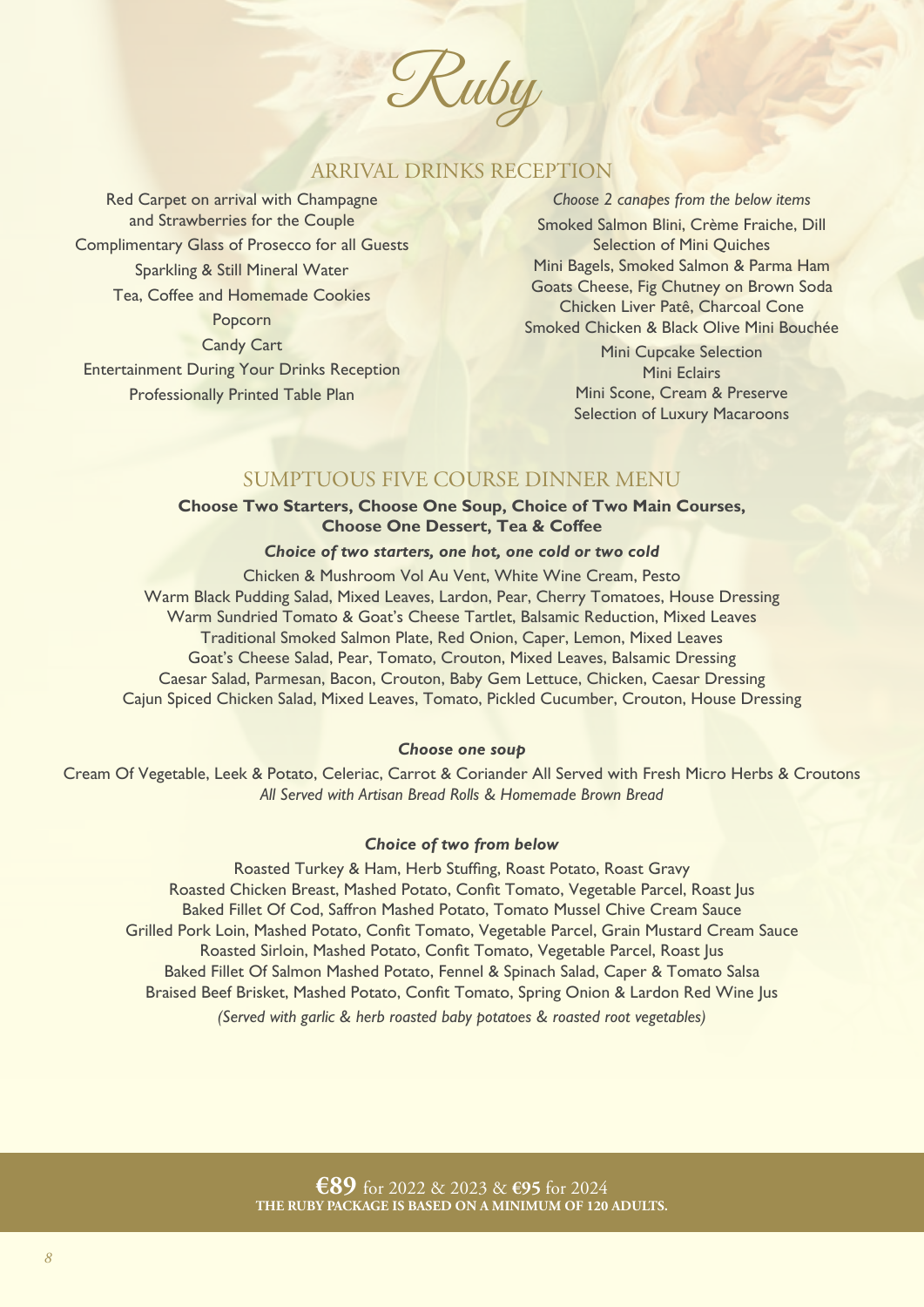Ruby

#### *Choose one dessert or dessert selection*

Warm Apple & Berry Crumble, Crème Anglaise Chocolate Brownie, Rich Belgian Chocolate Sauce, Vanilla Ice-Cream Bailey's Cheesecake Cream Filled Profiteroles, Rich Belgian Chocolate Sauce *Dessert Selection, choose 3 items* Mini Pavlova, Whipped Cream, Fruit Compote Bailey's Cheesecake Mini Apple Crumble Mini Brownie Cream Filled Profiterole Mini Banoffi Tart

#### WINE

Glass and Top Up of Our Specially Selected House Wine for each guest

# EVENING BUFFET

*Choose three items*  Warm Bacon Ciabatta Rolls Gourmet Sausage Rolls Mini Fish & Chips Vegetarian Samosas Spicy Chicken Wings Mini Vegetable Spring Rolls BBQ Chicken Kebab

# BAR EXTENSION

Included

### ROOM DECOR

Room Décor - Elegant & Stylish Italian Style Chiavari Banquet Chairs Fairy Light Backdrop Mirror Discs and Table Centrepieces for All Tables Personalised Menus Personalised Table Plan Complimentary Use of Cake Knife and Cake Stand

# ACCOMMODATION

Complimentary Overnight Accommodation for the Couple in the Honeymoon Suite On the Night of the Wedding with Champagne Breakfast Served to the Suite Two Complimentary Junior Suites on the Night of the Wedding 15 Additional Bedrooms at a Reduced Rate for the Night of the Wedding

**€89** for 2022 & 2023 & **€95** for 2024 **THE RUBY PACKAGE IS BASED ON A MINIMUM OF 120 ADULTS.**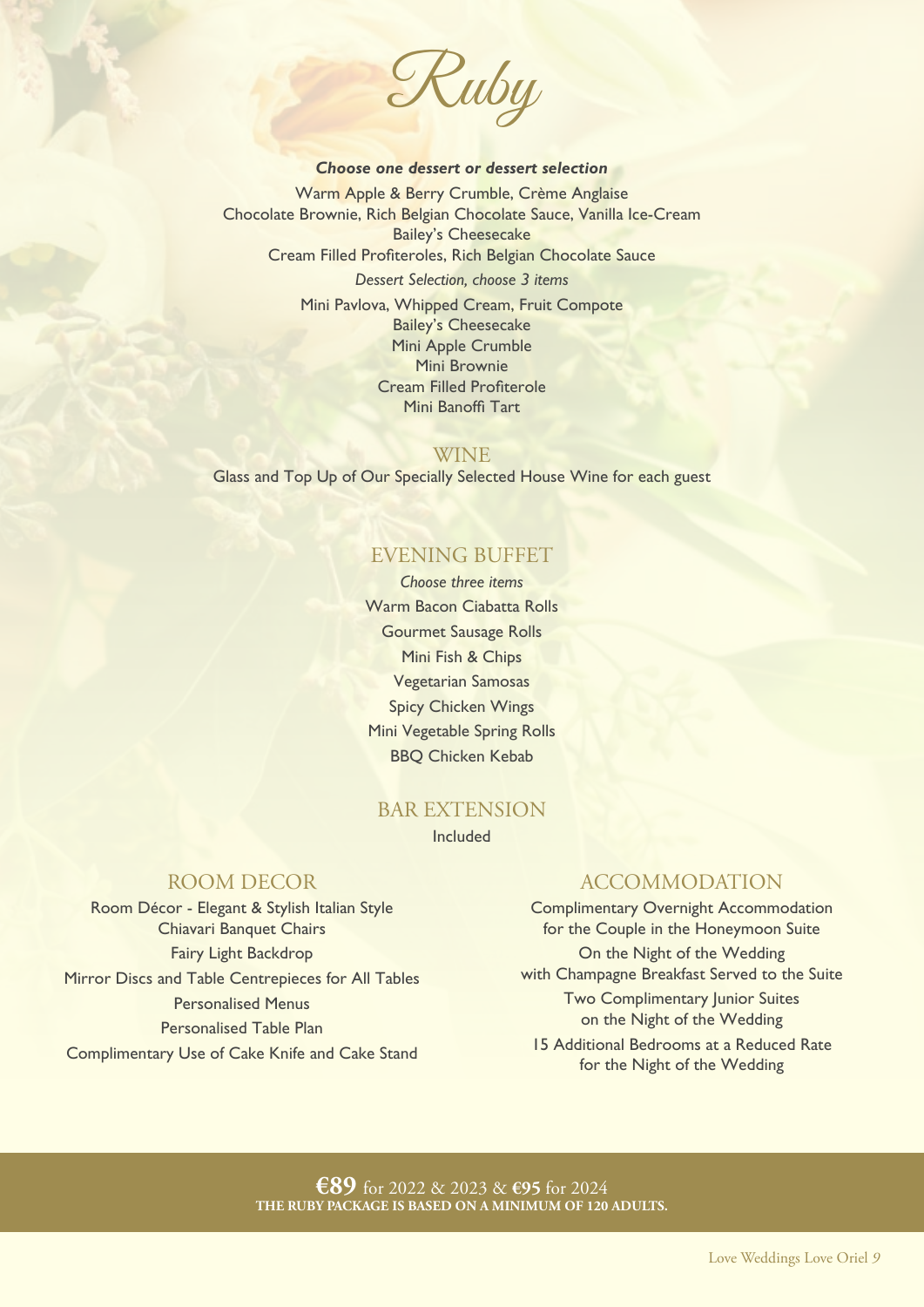Diamond

Red Carpet on arrival with Champagne and Strawberries for the Couple Complimentary Glass of Prosecco for all Guests Sparkling & Still Mineral Water Tea, Coffee and Homemade Cookies Popcorn Candy Cart Entertainment During Your Drinks Reception

Professionally Printed Table Plan

*Choose 2 canapes from the below items* Smoked Salmon Blini, Crème Fraiche, Dill Selection of Mini Quiches Mini Bagels, Smoked Salmon & Parma Ham Goats Cheese, Fig Chutney on Brown Soda Chicken Liver Patê, Charcoal Cone Smoked Chicken & Black Olive Mini Bouchée

> Mini Cupcake Selection Mini Eclairs Mini Scone, Cream & Preserve Selection of Luxury Macaroons

# SUMPTUOUS FIVE COURSE DINNER MENU

**Choose Two Starters, Choose One Soup, Choice of Two Main Courses, Choose One Dessert, Tea & Coffee**

#### *Choice of two starters, one hot, one cold or two cold*

Chicken & Mushroom Vol Au Vent, White Wine Cream, Pesto Warm Black Pudding Salad, Mixed Leaves, Lardon, Pear, Cherry Tomatoes, House Dressing Warm Sundried Tomato & Goat's Cheese Tartlet, Balsamic Reduction, Mixed Leaves Traditional Smoked Salmon Plate, Red Onion, Caper, Lemon, Mixed Leaves Goat's Cheese Salad, Pear, Tomato, Crouton, Mixed Leaves, Balsamic Dressing Caesar Salad, Parmesan, Bacon, Crouton, Baby Gem Lettuce, Chicken, Caesar Dressing Cajun Spiced Chicken Salad, Mixed Leaves, Tomato, Pickled Cucumber, Crouton, House Dressing

#### *Choose one soup*

Cream Of Vegetable, Leek & Potato, Celeriac, Carrot & Coriander All Served with Fresh Micro Herbs & Croutons *All Served with Artisan Bread Rolls & Homemade Brown Bread*

#### *Choice of two from below*

 Roasted Turkey & Ham, Herb Stuffing, Roast Potato, Roast Gravy Roasted Chicken Breast, Mashed Potato, Confit Tomato, Vegetable Parcel, Roast Jus Seared Seabass Fillet, Mashed Potato With Black Olive, Red Onion & Tomato, Tomato & Olive Tapenade Grilled Pork Loin, Mashed Potato, Confit Tomato, Vegetable Parcel, Grain Mustard Cream Sauce Baked Fillet Of Cod, Saffron Mashed Potato, Tomato Mussel Chive Cream Sauce Roasted Sirloin, Mashed Potato, Confit Tomato, Vegetable Parcel, Roast Jus Baked Fillet Of Salmon Mashed Potato, Fennel & Spinach Salad, Caper & Tomato Salsa Braised Beef Brisket, Mashed Potato, Confit Tomato, Spring Onion & Lardon Red Wine Jus Grilled 8oz Sirloin Steak, Confit Tomato, Vegetable Parcel, Pepper Cream Sauce (Cooked Medium)

*(Served with garlic & herb roasted baby potatoes & roasted root vegetables)*

**€99** for 2022 & 2023 & **€105** for 2024 **THE DIAMOND PACKAGE IS BASED ON A MINIMUM OF 120 ADULTS.**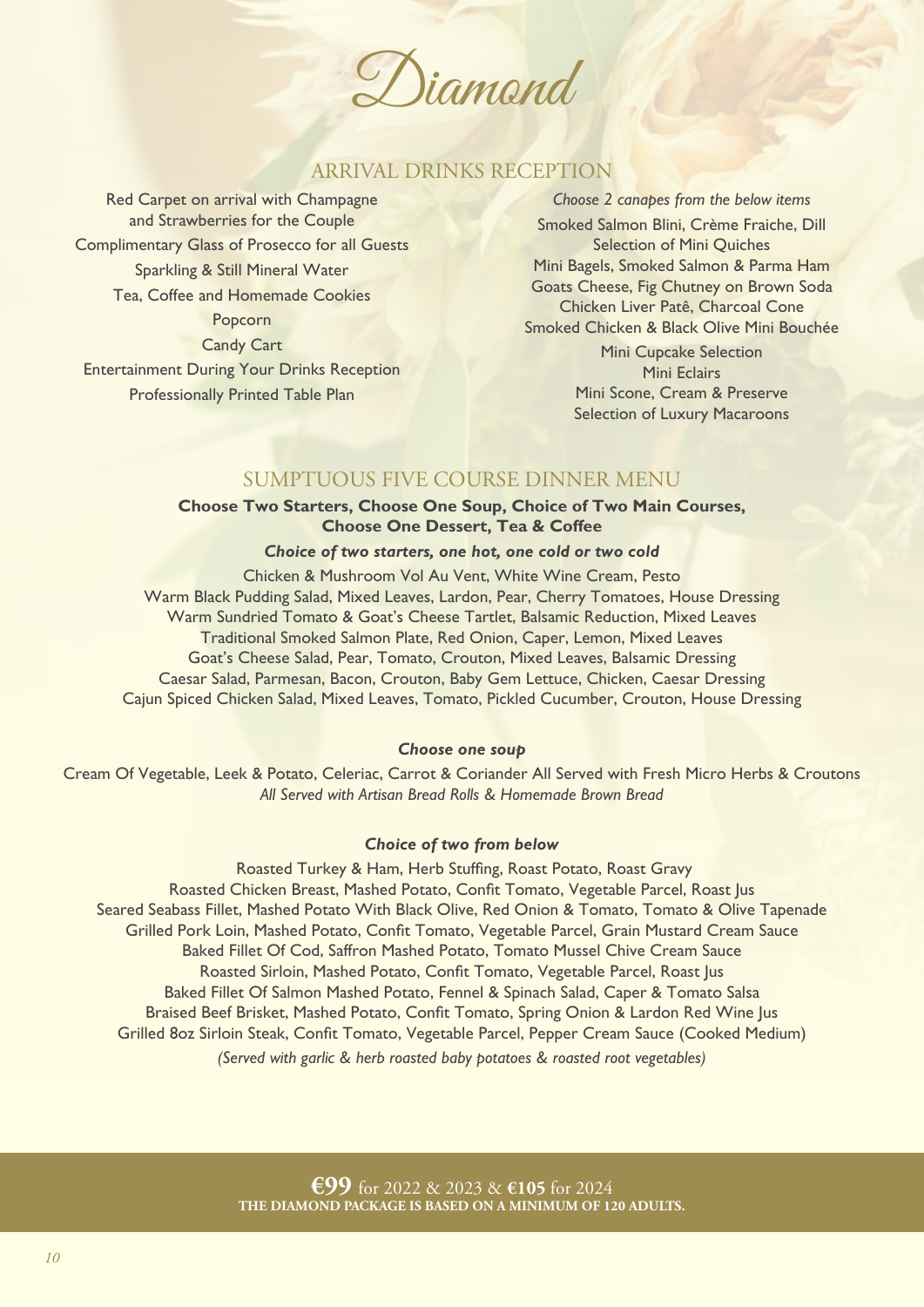Diamond

#### *Choose one dessert or dessert selection*

Warm Apple & Berry Crumble, Crème Anglaise Chocolate Brownie, Rich Belgian Chocolate Sauce, Vanilla Ice-Cream Bailey's Cheesecake Cream Filled Profiteroles, Rich Belgian Chocolate Sauce Sticky Toffee Pudding Lemon Meringue Tart

*Dessert Selection, choose 3 items*

Mini Pavlova, Whipped Cream, Fruit Compote Bailey's Cheesecake Mini Apple Crumble Mini Brownie Cream Filled Profiterole Mini Banoffi Tart

#### **WINE**

Half Bottle Our Specially Selected House Wine for each guest

### EVENING BUFFET

*Choose five items* Warm Bacon Ciabatta Rolls Gourmet Sausage Rolls Mini Fish & Chips Vegetarian Samosas Spicy Chicken Wings Mini Vegetable Spring Rolls BBQ Chicken Kebab

#### BAR EXTENSION

Included

### ROOM DECOR

Room Décor - Elegant & Stylish Italian Style Chiavari Banquet Chairs Fairy Light Backdrop Mirror Discs and Table Centrepieces for All Tables Personalised Menus Personalised Table Plan Complimentary Use of Cake Knife and Cake Stand

# ACCOMMODATION

Complimentary Overnight Accommodation for the Couple in the Honeymoon Suite

On the Night of the Wedding with Champagne Breakfast Served to the Suite

> Two Complimentary Junior Suites on the Night of the Wedding

15 Additional Bedrooms at a Reduced Rate for the Night of the Wedding

**€99** for 2022 & 2023 & **€105** for 2024 **THE DIAMOND PACKAGE IS BASED ON A MINIMUM OF 120 ADULTS.**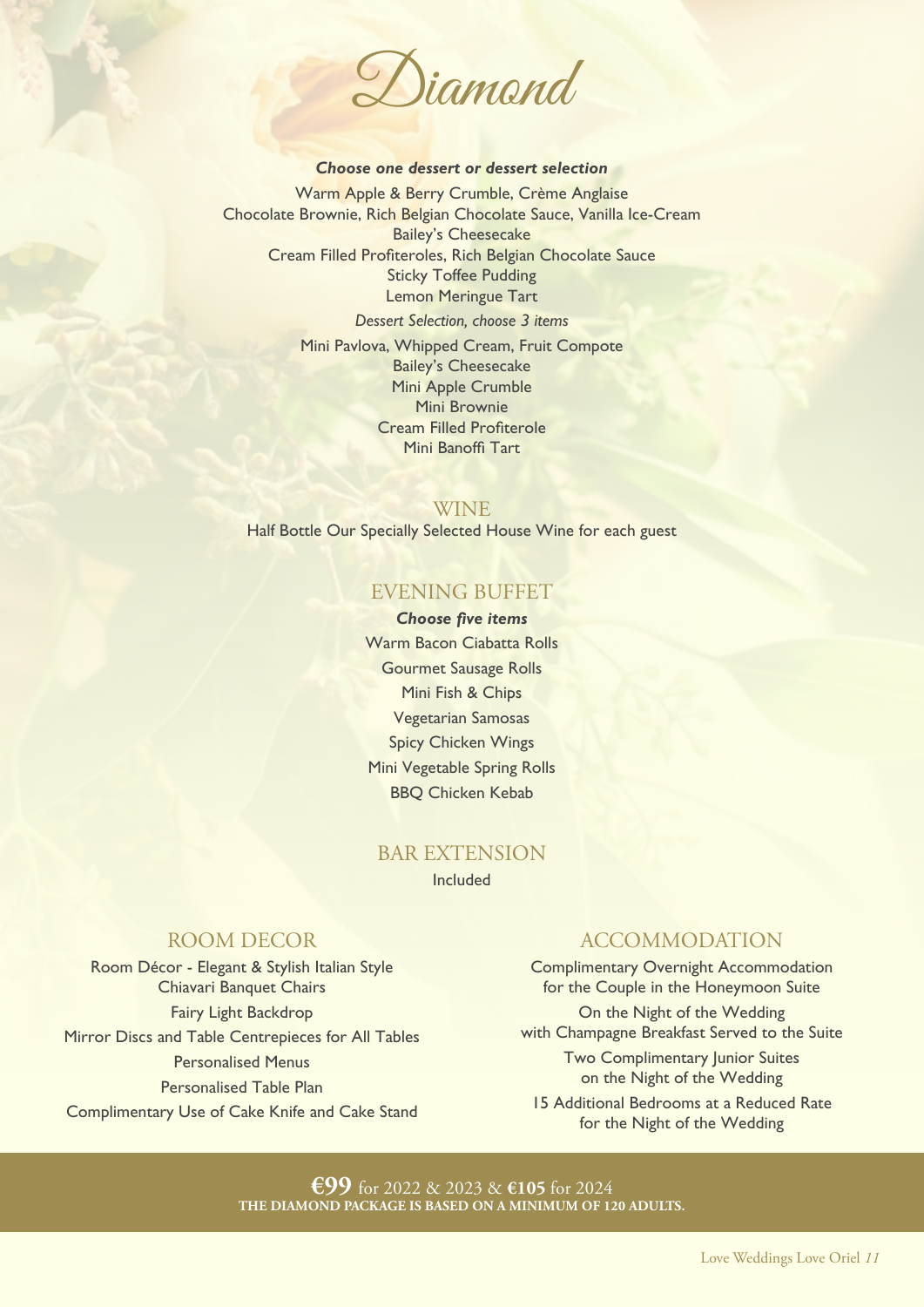Wedding Day After Celebrations

#### **Finger Food Offering**

Chicken Satay Skewers Mini Beef Sliders, Ballymaloe Relish Spicy Chicken Wings, BBQ Dip Vegetarian Samosas, Yogurt Riata Oriel House Hotel Mini Desserts Gourmet Sandwich Selection (€7.95 supplement per person) **€18 p.p.**

#### **Terms & Conditions:**

Wedding day after celebration bookable in the Henry Suite for a max of 50 people Room hire of €300 applies for this private room Finger food must be ordered for a min of 25 people or a max of 50 people Room set up with pod tables Earliest access time 3.30pm Room can be booked until: 11.30pm Sun – Thursday, 12.30am Fri & Sat Music allowed until 11.30pm on all evenings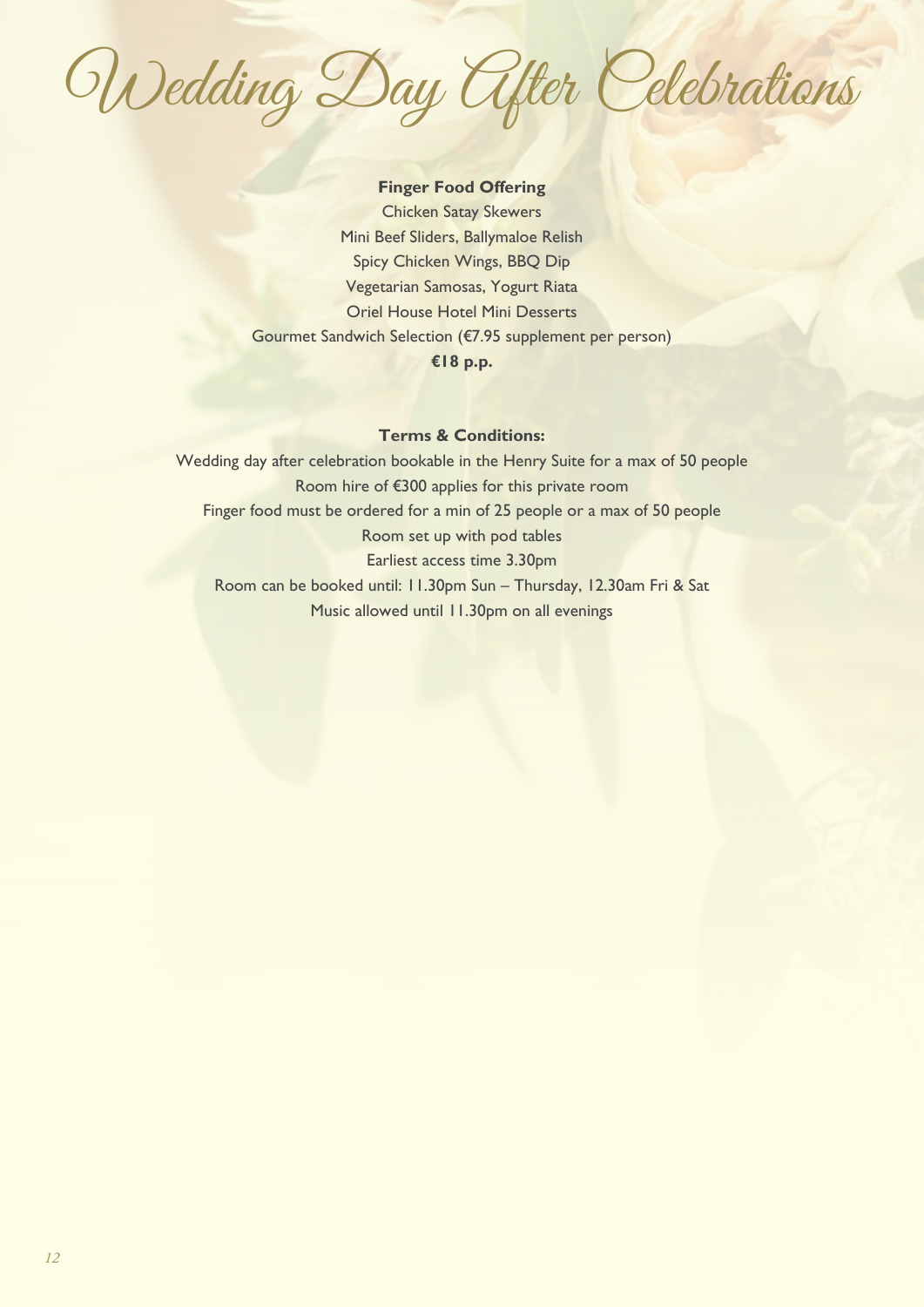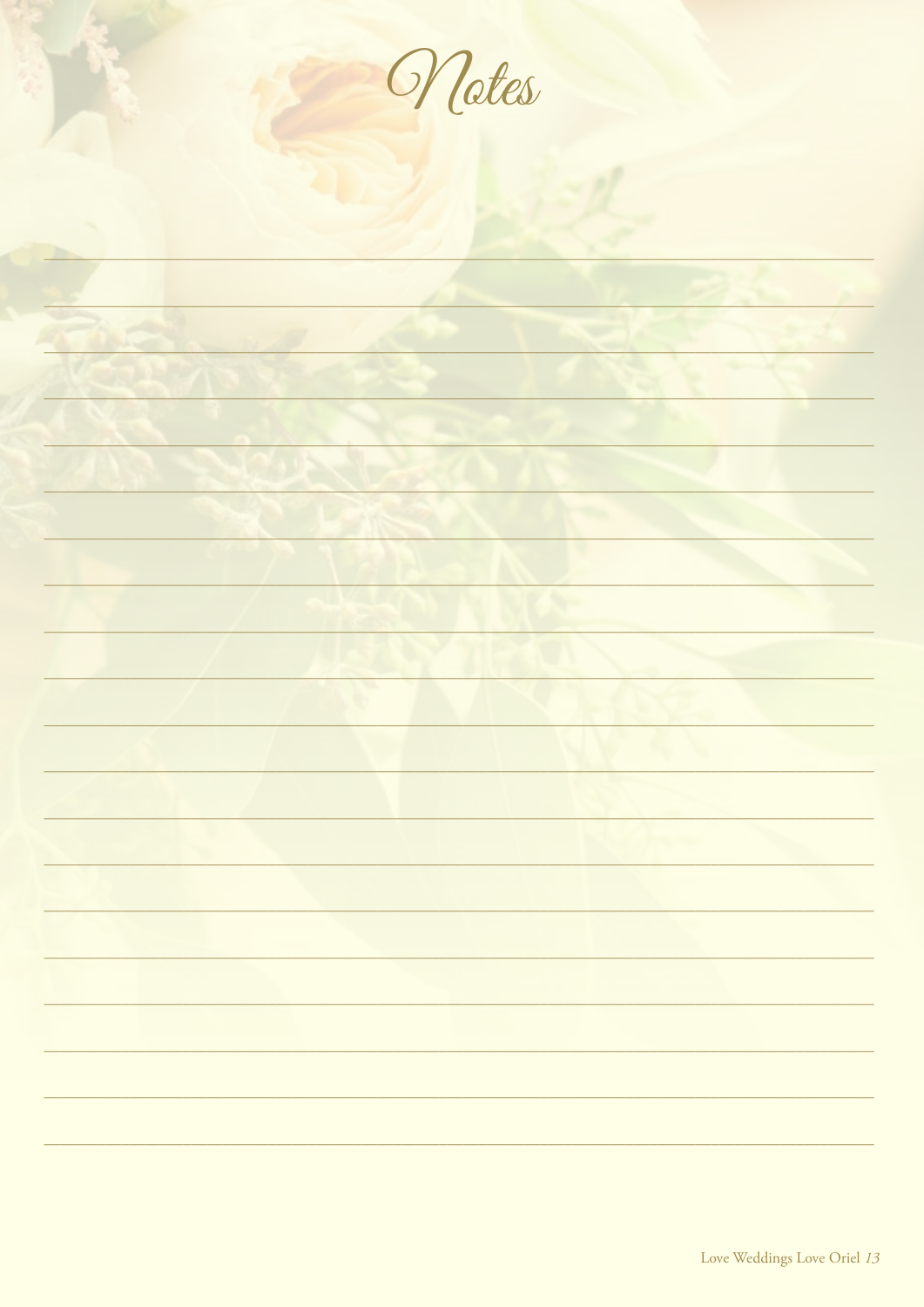Wedding Package Enhancements

### CIVIL CEREMONY

Crisp White Chair Covers & Diamante Belt at €3.50 Per Chair Unity Candle Arrangement At €75.00 Flower Wall at €450 Small Fairy Backdrop €300 or Large Fairy Backdrop €500 Room hire of €600

# DRINKS RECEPTION

Buckets of Bottle Beer on Ice at €6.00 Per Bottle Additional Canapes at €3.00 Per Person Per Additional Canape Signature Cocktails at €12.95 Per Person Mulled Wine at €6.95 Per Person House Wine at €40.00 Per Bottle House Prosecco at €45.00 Per Bottle Candy Cart at €400

# WEDDING MENU

Additional Choice of Main Course at €6.00 Per Person Supplement for Beef on request

# **BEVERAGES**

Extra top up of wine at €4 per person

# EVENING BUFFET

Should You Wish to Add Additional Items to Your Evening Buffet a Surcharge of €5.00 Per Person Would Apply Per Additional Item

### RESIDENTS BAR REFRESHMENTS

Should You Wish to Provide Refreshments for Your Guests in the Resident's Bar Please Choose from the Following: Tayto Station at €4.95 Per Person Hot Bacon Rolls at €6.95 Per Person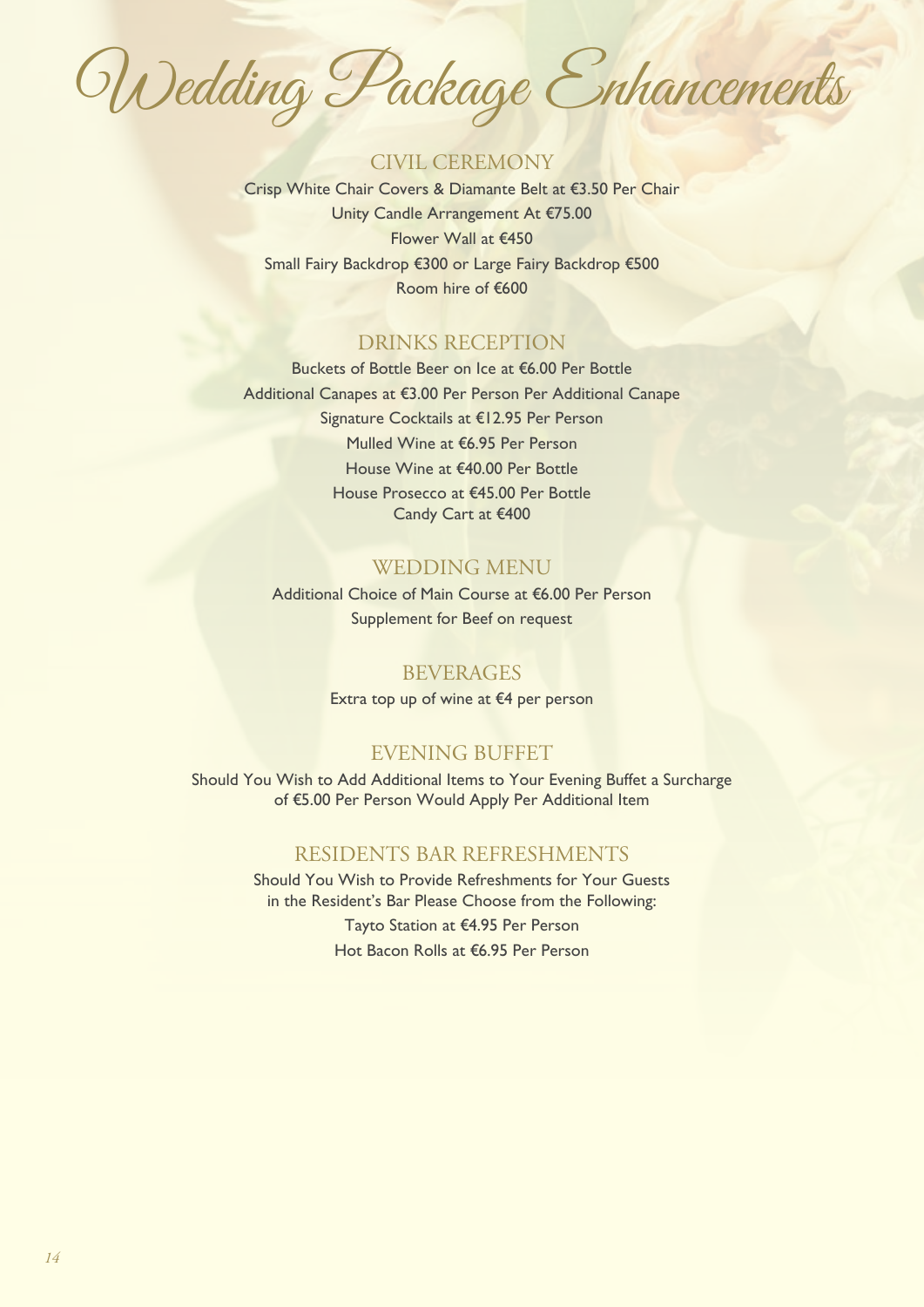Civil Ceremonies & Civil Partnership

The Oriel House Hotel is licensed to hold civil ceremonies and civil partnerships. This means you can both marry and celebrate your wedding all under one roof. There is a choice of suites to choose from, whether it is a large group of family and friends or a small intimate affair.

#### **The following are the general rules for a civil partnership.**

A civil partnership can be held in a registry office or 'some other venue' that is approved by a registrar. A registrar must be available to solemnise the marriage.

If you would like to get married in a venue (i.e. Oriel House) other than the registry office, you should contact the registry office for the district the venue is located in, to arrange its approval.

# CIVIL CEREMONIES FAQ'S

#### **How many people can the Oriel House Hotel cater for regarding civil ceremonies?**

We offer a range of rooms to cater for groups of all sizes. The largest room can cater for up to 220 guests.

#### **Can my guests have champagne and canapés before or after the ceremony?**

Food or beverages are not permitted 1 hour before or 1 hour after in the room where the ceremony has taken place.

#### **What do we need to do to have our civil ceremony at the Oriel House Hotel?**

Application to the Health Executive Civil Registration Office. Each couple must apply directly. The hotel may not apply on your behalf.

#### **How long in advance do we need to apply for a civil ceremony?**

You need to apply at least three months in advance, but it would be advisable to apply as far in advance as possible.

#### **What does the hotel have to do?**

The Oriel House Hotel completes a declaration form for each application and ensures that the rules and regulations of the Health Executive are adhered to at all times.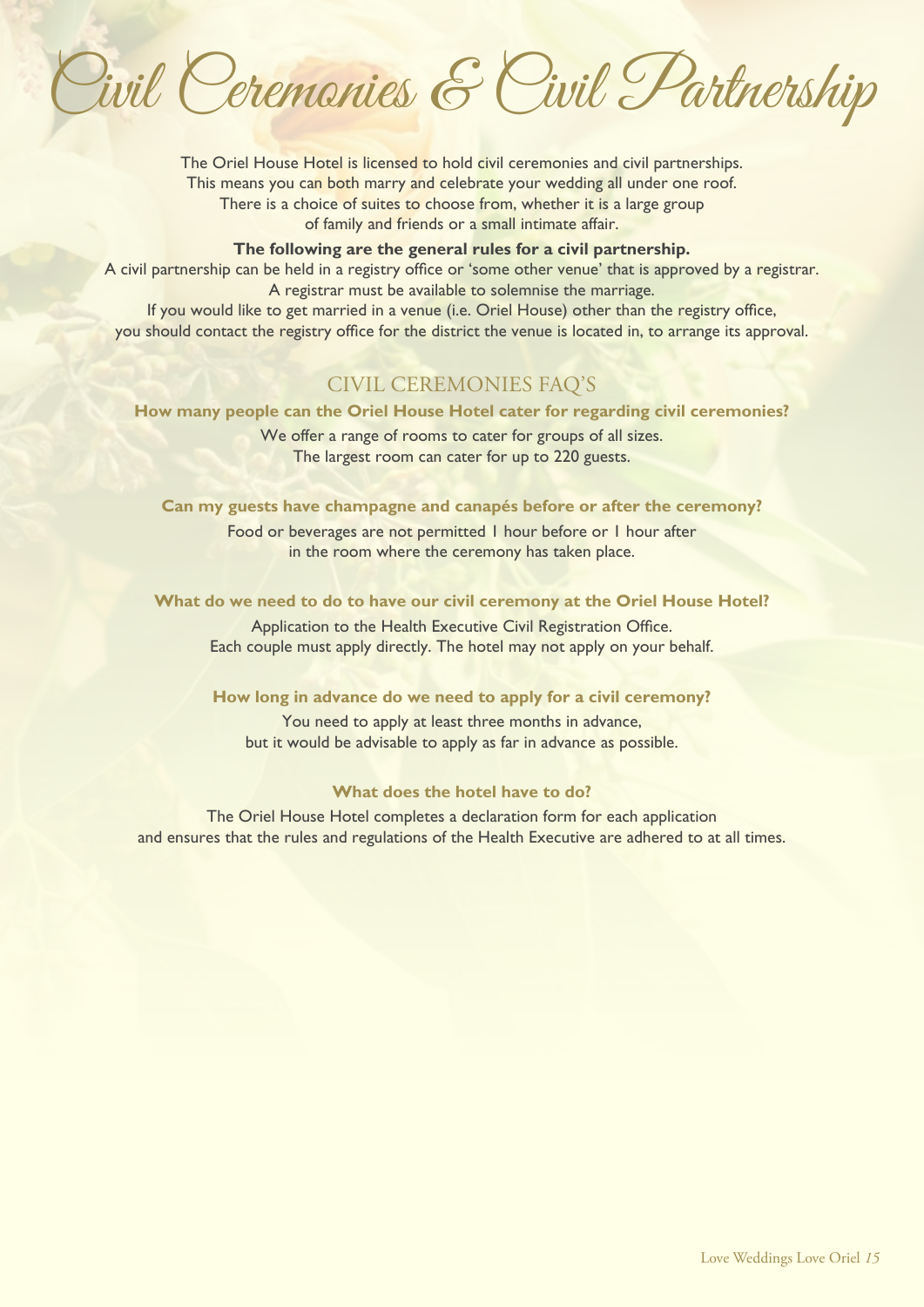Booking Terms & Conditions

Name of Couple:

Date of Wedding:

Banqueting Suite Reserved:

# BOOKING

A date may be provisionally held for 14 days, it is thereafter at the discretion of the hotel to release that date if the booking deposit is not received. To confirm a date a deposit of €2000 is required. This is a non-refundable deposit.

### DEPOSIT

€2000 non-refundable deposit is required to secure your chosen wedding date.

# WEDDING PACKAGE

Please note your package is based on an agreed minimum number of guests. If your numbers decrease below 5% of this agreed number, the hotel reserves the right to amend the price of your package.

# PAYMENT SCHEDULE

At least 80% of payment must be made one week prior to the event and balance on departure. Payment by cash, cheque or bank draft will be accepted. Personal cheques are not accepted. Any outstanding balances must be settled before departure.

# CANCELLATIONS

Notification to be made to the hotel in writing. Cancellation within 4 months of your wedding date will require 25% payment of your estimated wedding bill. Cancellation within 2 months of your wedding date will require 50% payment of your estimated wedding bill. Cancellation within 1 month of wedding date will require full payment of estimated wedding bill.

# POSTPONEMENT

Should you need to postpone the date of your wedding, the existing deposit can be transferred with in a six-month period only. Please note: the new package price will be dictated by the new price of the package for the new date.

# BAR EXTENSION

To be reserved 3 months prior to event at a cost of €490.00. The Oriel House Hotel does not levy a surcharge for the provision of a bar extension and will happily apply for this on your behalf. However, please note that from time to time the court service and other involved parties, external to the hotel, reserve the right to increase their prices. The hotel is unable to bear the cost of such increases and will advise you well in advance of the cost to be borne. Please note that normal drinking hours are until 23.30 from Monday to Thursday, 00.30am on Friday and Saturday and 23.00 on Sunday. A bar extension will permit the bar to remain open until 01.30am. Music must end at 02.00am and the room must be vacated by 02.30am.

# ACCOMMODATION

15 bedrooms are allocated on your request for the night of your wedding at a reduced rate. A rooming list must be provided for all 15 bedrooms no later than 4 weeks prior to the wedding date. Any bedrooms which have been chosen to be held past this date and remain unsold, will be charged to the Couple's account.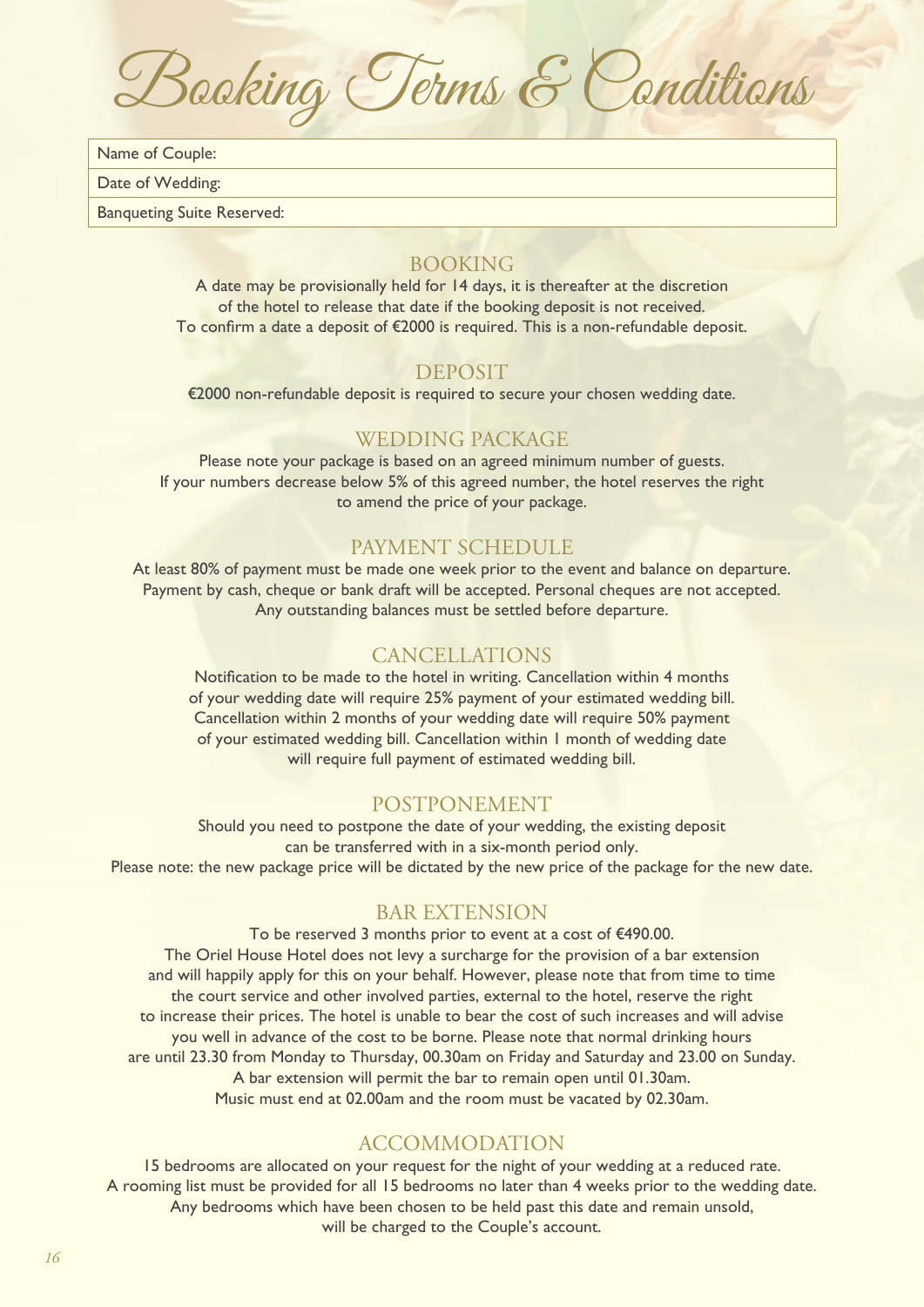### **GIFTS**

The hotel will not take any responsibility for gifts, cards, cakes etc. left in the hotel. Further, we recommend the responsibility for cards and gifts is assigned to a trusted guest or family member. Please ensure that you collect all your belongings before departure.

# FUNCTION DETAILS

Final wedding details should be discussed with the wedding co-ordinator no later than 6 weeks prior to your wedding date. Revised final numbers must be given to the hotel 28 days in advance of your wedding date. Final numbers and seating plans to be sent 7 days in advance of your wedding date, in typed format. Wines, wedding cake etc. to be delivered to the hotel 24 hours in advance of your wedding date.

# RESIDENTS BAR

Only residents will be served in the residents' bar after hours and the residents bar closing time is subject to change.

# HOTEL POLICIES

The hotel will not be liable for any failure to provide hotel facilities, services, food or beverage as a result of events or matters outside its control. The Oriel House Hotel reserves the right to amend charges or products & services being supplied, in the event that government alteration such as VAT or unforeseen supplier increase due to market demand and/or lack of supply or products required. A booking can only be made by the Couple in person. Bookings cannot be made or confirmed by any other person other than the Couple. Bookings taken in error from a person other than the Couple will be deemed null and void and the hotel's facilities will not be made available for the date requested. Any third party suppliers booked by the Couple (example: Photographer, videographer) need to be communicated to the wedding coordinator. The hotel will accept no responsibility for any miscommunication. Any supplier arranged by the Couple, who are providing a dance floor, are required to supply a copy of their public liability of indemnity a minimum of four days prior to the event, in order for the hotel to receive clearance from our insurance company, that the insurance certificate provided is adequate. As a business, we rely on a few third-party services, such as WeddingDates.ie, to make sure we are efficient and effective. Data protection compliance is a prerequisite in our vendor selection process. Your enquiry will be added to our wedding log on weddingdates.ie.

# LEGISLATION ON FOOD

To comply with food hygiene legislation, no food items other than a traditional wedding cake may be brought on to and consumed on the premises. Proof must be provided by the Couple in the format of a HACCP certificate, that the cake supplier is registered with the local health authority.

# DAMAGES

Liability for damages to the premises will be charged accordingly. The Client shall be liable for any damage caused to the hotel, or any furnishings, utensils or equipment therein by the negligent or wilful act or default of the customer, by a guest or an attendee to an event, including mounting materials by means of adhesive tape, blue tac, drawing pins articles etc. The hotel will not be responsible for damage or loss of any personal property and equipment left on the premises prior to or following any event.

Couples Signature:

#### Today's Date:

Date of Wedding: